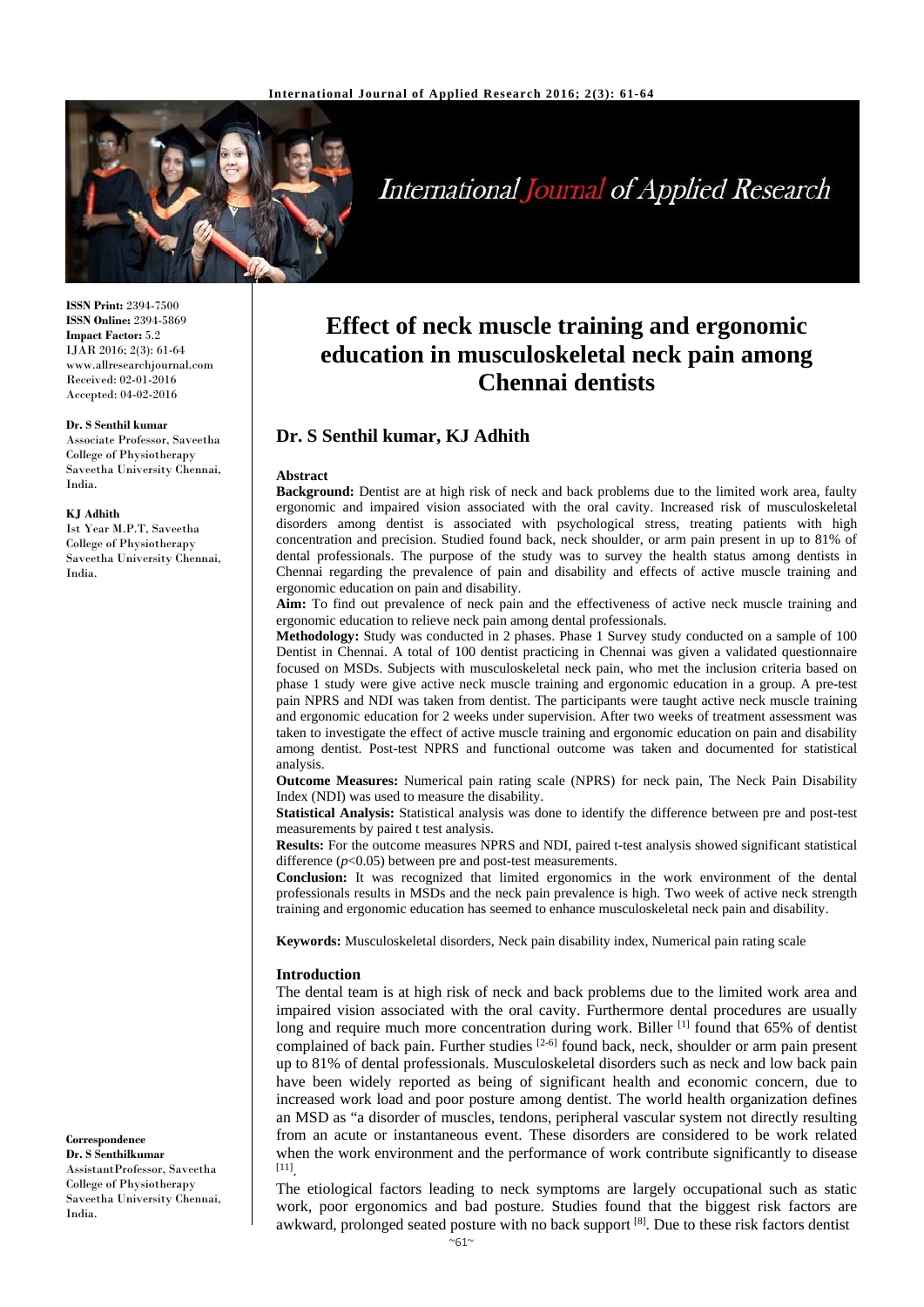are prone for neck and back problems due to limited work area and impaired vision when procedures are done on some regions in the oral cavity. These working postures force a clinician to assume stressful body position to achieve good accessibility and visibility in the oral cavity. Usually the dental procedures are usually carried out for a long period of time and demands more concentration during work. Dentist treat patients with there arms abducted and unsupported and the cervical spine flexed forward and rotated which make them more susceptible for pain in the neck, back and shoulder regions. Moreover the monotony of work, work noise, artificial light are disadvantage for dentist.

Increased risk of MSD among dentist is associated with psychological stress, treating patients with high concentration and precision. It is a well-known fact that stress can elicit muscular contraction and pain, especially in the trapezius muscle. Thus the purpose of the study was to survey the health status among dentist in Chennai regarding the prevalence of musculoskeletal pain and effect of active muscle training and ergonomic education on pain and disability.

### **Objective**

- 1. To evaluate the prevalence of neck pain among dental professionals in Chennai.
- 2. To evaluate the effect of active neck muscle training and ergonomic education to relieve neck pain and disability among dental professionals.

#### **Clinical significance**

The origin and exact pathophysiologic mechanism of chronic neck pain often remains obscure because trauma or severe degenerative conditions at working age are found only in few cases. The origin of neck pain is thought to be multifactorial. Evidence for many of the standard treatment approaches to neck pain is lacking [20]. The aim of our study was to investigate the efficacy of active muscle training and ergonomic education. Active neck muscle training may be helpful in building up endurance of neck muscle. Ergonomic education helps to attain high productivity, avoidance of illness, injuries and work satisfaction.

#### **Methodology**

The study was conducted in two phases. Phase one consist of a survey study conducted on a sample of 100 dentist in Chennai using stratified cluster sampling method. Here After the suggestions from the experts in the field, the questionnaire was checked, corrected and validated. Informed consent was obtained from all the dentists who participated in the study. A total of 100 dentist (63 males and 37 females) practicing in Chennai was given a validated questionnaire focused on MSDs. At least one year of work experience in the current position was the only criteria for eligibility to participate in the study. The data was analyzed using SPSS 15.0.

Phase two is a cross sectional study using quota sampling method. Dentist who participated in the survey having age group 25-40 years, clinical practice more than 3 years, musculoskeletal pain more than one year, pain at beginning of work, continues throughout the work or immediately after the work are included in the study. Dentist having Spondylosis, tumors, fractures, recently undergone surgery, vertebro basilar insufficiency symptoms, acute inflammatory problems and using medications medication for neck pain are excluded from the study.

#### **Intervention**

Forty dentist with musculoskeletal neck pain, who met the inclusion criteria based on the phase one study participated in the study. A pretest NPRS and NDI was taken before the intervention. The participants were taught active neck muscle training and ergonomic education for two weeks, 5 sessions per week having 30 minutes duration under supervision. Posttest NPRS and disability was taken at the end of the treatment session.

## **Active Neck Muscle Training**

**Strength Training:** The strength training group will be performing resisted cervical flexion and extension using theraband in sitting position. A single series of 15 repetition with 3 sec hold is given for flexion and extension movements.

**Endurance Training:** Two sets 10 repetitions of supine and prone lift to strengthen the deep cervical flexors and extensor muscles are taught. In supine and prone patients with the head supported in a comfortable resting position were instructed to lift there head so that cervical flexion and extension respectively was performed while maintaining a neutral upper cervical spine. Patients were instructed to slowly move there head and neck through as full a range of motion as possible without causing discomfort or reproduction of their symptoms.

# **Ergonomic Education**

The overall goal of the ergonomic education program is to enable dentist to identify aspects of job task that may increase risk of developing work related MSDs, recognize the signs and symptoms of the disorders, and participate in the development of strategies to control or prevent them.

#### **Evaluation**

An 11-point Numerical Pain Rating Scale (NPRS) where 0 corresponded to "no pain" and 10 corresponded to "worst imaginable pain," was used to measure pain. The Neck Disability Index (NDI) is used to measure disability. The subjects were measured at baseline, end of second week treatment and at one month follow-up.

#### **Statistical Analysis**

Pried t- test to find to find out the significant difference between the pre and posttest measurement for the parameters of NPRS and NDI after active neck muscle training and ergonomic education.

| v<br>-<br>۰.<br>×<br>v<br>۰. |
|------------------------------|
|------------------------------|

| <b>Parameters</b>           | <b>Pre test</b> |                           | Post test |                           | 't' test | <b>P</b> Value |
|-----------------------------|-----------------|---------------------------|-----------|---------------------------|----------|----------------|
|                             | Mean            | <b>Standard deviation</b> | Mean      | <b>Standard deviation</b> |          |                |
| Numerical Pain rating Scale | .12             | 9.68                      | .32       | .78                       | 3.043    | 0.003          |
| Neck Pain Disability Index  | 44.07           | .88                       | 21.4      | 2.94                      | 4.78     | 0.001          |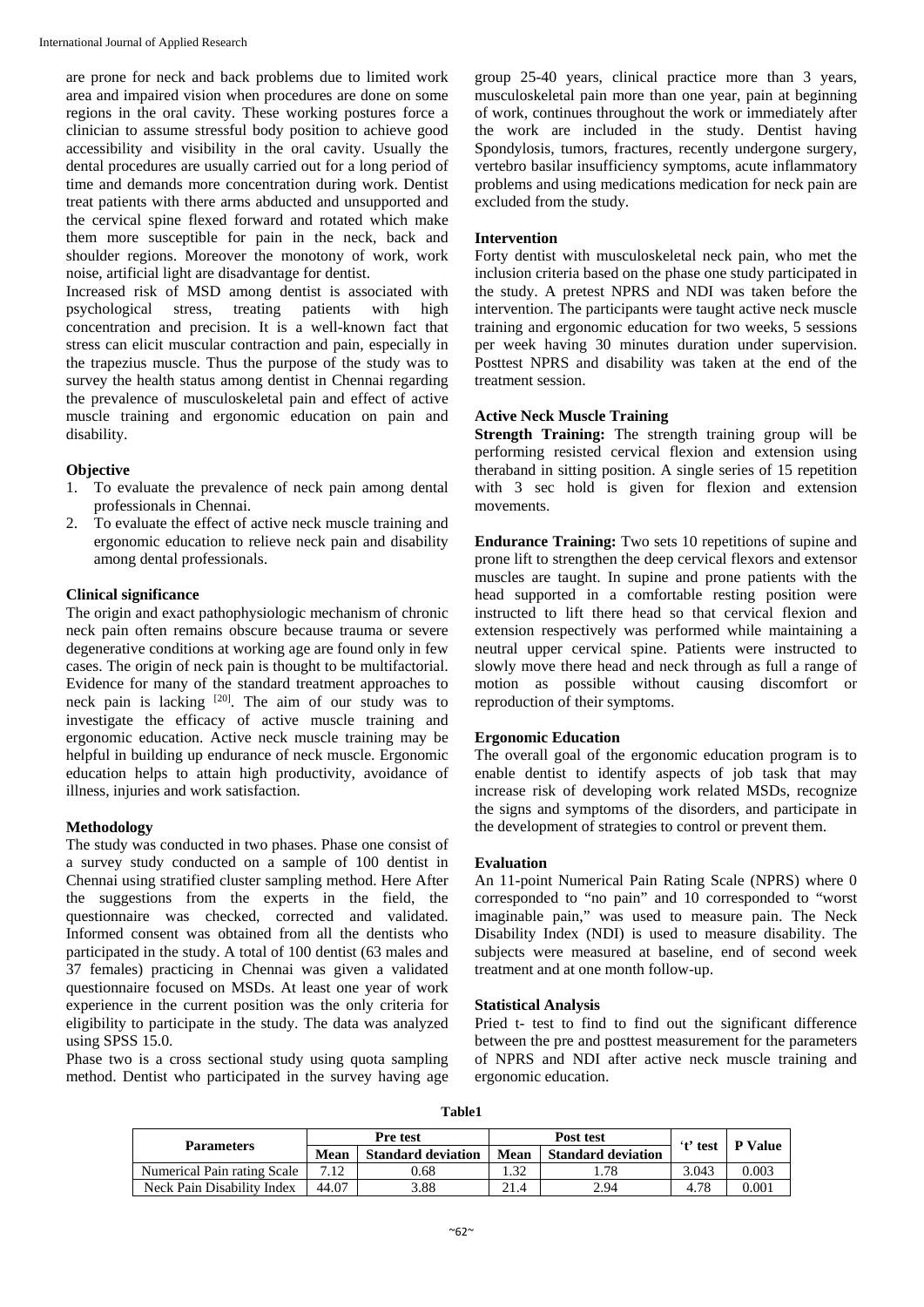International Journal of Applied Research



**Fig 1:** Pre test



**Fig 2:** Post test

#### **Results**

In the survey, 100 dentists practicing in Chennai were given a validated questionnaire focused on MSDs. From the survey it can be concluded that the 76% of dentists have experienced musculoskeletal pain, 24% reported no pain in there dental career. Out of 100, 94 questionnaires were returned, missing data was excluded from the analysis. The most prevalent musculoskeletal complaint among dentist during the previous 12 months were reported at the neck (42.5%), lower back (28.7%), shoulder (12.3%), upper back( 8.9%), hand and wrist (7.6%). This proves our initial hypothesis is that musculoskeletal pain is highly prevalent in dentists.

From the outcome measures of NPRS and NDI of the phase two study, Paired t test analysis showed significant statistical difference  $(p<0.05)$  between the pre and post- test measurements.

#### **Discussion**

A high frequency of MSDs among dentist was confirmed in numerous studies [11, 13, 16]. Musculoskeletal co morbidities was high and significant number of dentist reported chronic complaints and were seeking treatment for same. Dentist report more frequent and worse health problems than other high risk medical professionals. Dental professionals regardless of specialty should receive education about all the aspects of dental ergonomics. Physical exercise and regular rest breaks are recommended to prevent the continuous loading on the musculoskeletal structures.

There are large number of studies relating to musculoskeletal complaints among dental surgeons in the western literature but none has been conducted in Chennai, Tamil Nadu. This study has been conducted to assess the work related complaints among dentists in our region with specific objectives to find out the prevalence of neck, shoulder and back pain among the dental surgeons.

The results from studies on MSDs in Chennai dentist have generally been similar, though some have differed according to country. A Greek study showed that 62% of dentist reported at least one musculoskeletal pain, while 87.2% of Australian dentist reported having experienced at least one musculoskeletal pain. In INDIA, neck and back disorders have previously been reported among dentists at a higher frequency than hand and wrist complaints  $[9, 16]$ . In the present study the most prevalent musculoskeletal complaint among dentist in Chennai, reported at the neck, upper back, lower back, shoulder and hand and wrist. This study demonstrates the specific active neck muscles training and ergonomic training relieves neck pain and decreases disability in dentist.

Most dentist today work in a sitting position treating patients in supine position. Because their work area is narrow, performance of dental treatment results in a very inflexible work posture. In dentistry these muscles must maintain eccentric contractions which increases the susceptibility to tearing of muscle tissue. As posture deviates from neutral, their muscles must contract harder to maintain a working posture. As muscles become fatigued, this prolonged contraction can cause muscle ischemia [18]. Since neck pain is associated with a decrease in neck muscle strength, neck strength training has been one means in seeking cure for neck pain [21]. Endurance exercise increases the number of mitochondria in neck muscle fibers. Ergonomic training enables dentist to identify aspects of job tasks that may increase risk of developing work-related MSDs, recognize the signs and symptoms of the disorders, and participate in the development of strategies to control or prevent them.

Active neck muscle training and ergonomic education for two weeks has decreased the neck pain and improves functional outcomes in dentist. Hence the study access the effects only for two weeks, longer follow up assessment studies are necessary for understanding the long term effects.

#### **Limitations**

Performing physical examination would provide more detailed information. Associated risk factors should have assessed with the work related complaints of neck pain. Active neck muscle training intervention should be extended for long duration.

#### **Conclusion**

It was recognized that limited ergonomics in the work environment of the dental professional's results in MSDs and the neck pain prevalence is high. The symptoms of MSD increase with the number of years of practice. The dentists should be aware of the work related risk factors and educate themselves in dental ergonomics. Two week of active neck strength training and ergonomic education has seemed to enhance musculoskeletal neck pain and disability. Active neck muscle training can be recommended to improve musculoskeletal neck pain if given for longer duration.